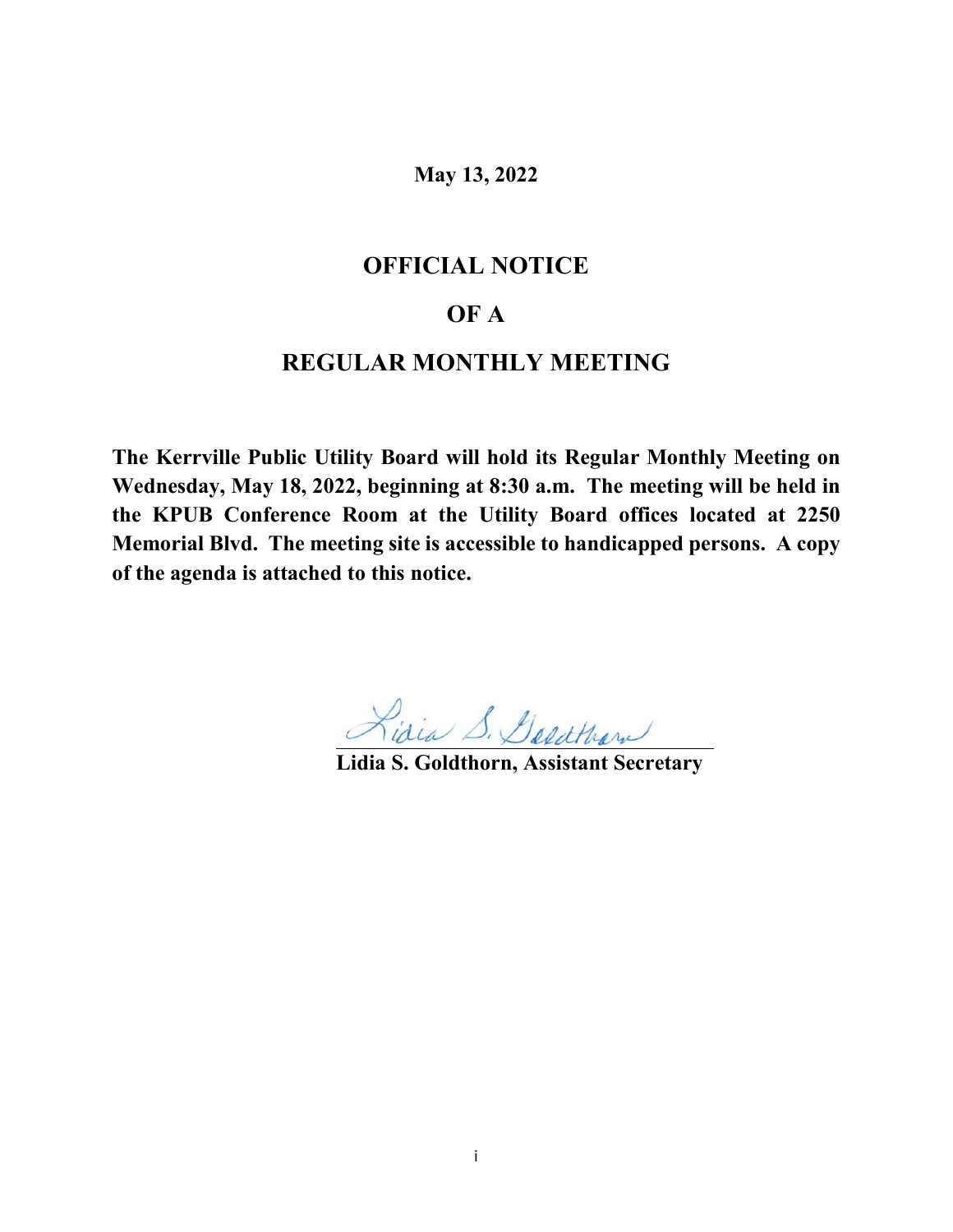# **AGENDA KERRVILLE PUBLIC UTILITY BOARD REGULAR MONTHLY MEETING WEDNESDAY, MAY 18, 2022, 8:30 A.M. KPUB CONFERENCE ROOM KERRVILLE PUBLIC UTILITY BOARD OFFICES 2250 MEMORIAL BLVD. KERRVILLE, TEXAS**

# **KPUB MEETING PROCEDURES, BOARD OF TRUSTEES AND STAFF SAFETY MEASURES, AND CITIZEN PARTICIPATION GUIDELINES**

*Due to the recent increase of Coronavirus positive cases in Kerr County, standard safety protocols will be observed by the Kerrville Public Utility Board, KPUB staff, and citizens/visitors attending the meeting. Masks are voluntary and highly encouraged. Six-foot distance seating will be observed and visitor seating will be designated.*

### **1. CALL TO ORDER**

#### **2. PLEDGE OF ALLEGIANCE**

### **3. OATH OF OFFICE:**

Installation of Glenn Andrew and Mayor Judy Eychner as Trustees ……………………………... 1

#### **4. CITIZEN/CONSUMER OPEN FORUM:**

Members of the public may address the Board. Prior to speaking, each speaker must sign in with their name, address and the topic to be addressed. The Board may not discuss or take any action on an item not on the agenda but may place the issue on a future agenda. The number of speakers will be limited to the first ten speakers and each speaker is limited to four minutes.

#### **5. ANNOUNCEMENTS OF COMMUNITY INTEREST:**

Announcements of community interest, including expressions of thanks, congratulations, or condolences; information regarding holiday schedules; honorary recognition of KPUB officials, employees; reminders about upcoming events sponsored by KPUB. No action taken.

*\*Please note: The June Regular Monthly Board Meeting is tentatively scheduled for Wednesday, June 15, 2022 at 8:30 a.m.*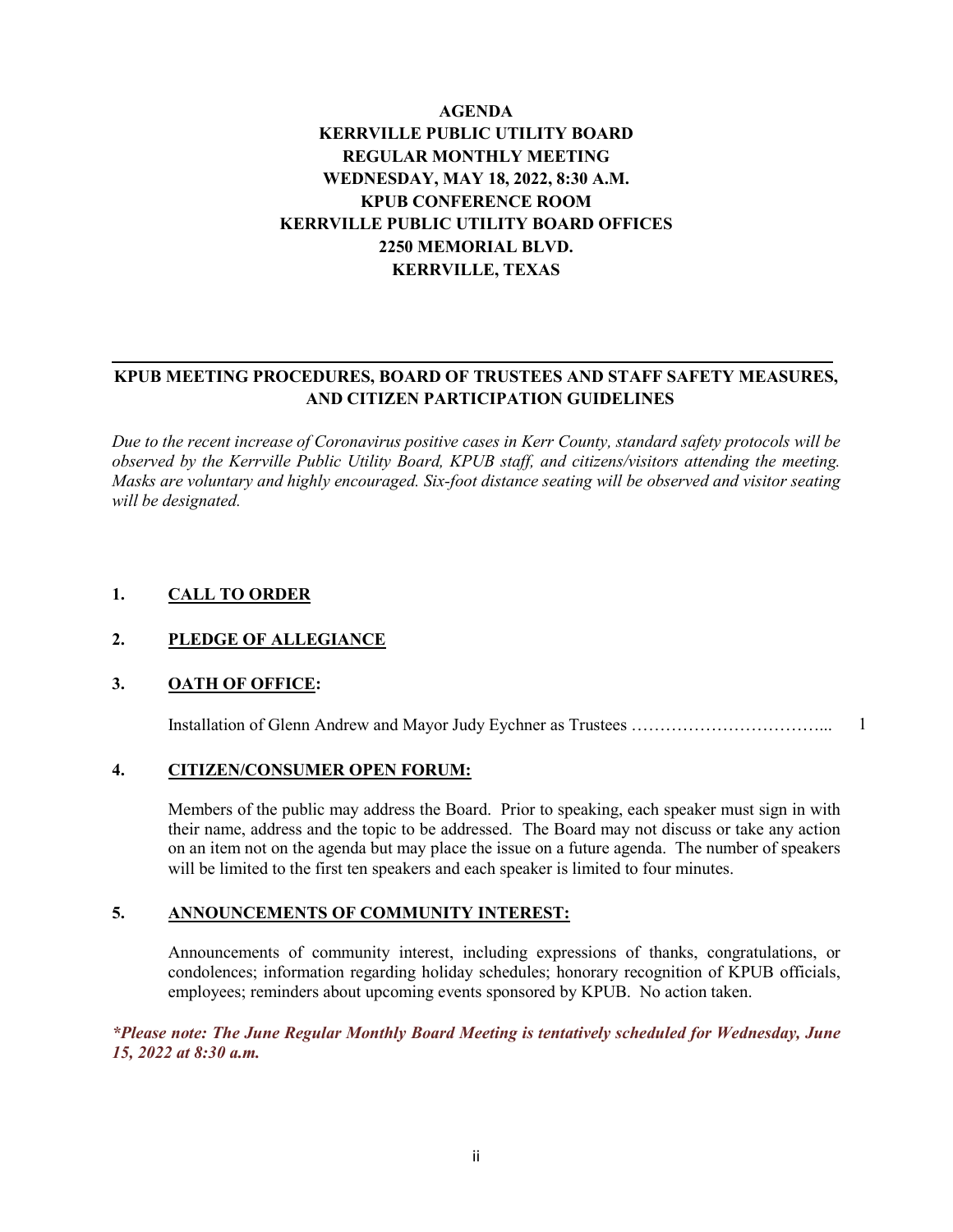#### **6. CONSENT AGENDA:**

These items are considered routine and can be approved in one motion unless a Board Member asks for separate consideration of an item. It is recommended that the Board approve the following items which will grant the General Manager to take all actions necessary for each approval:

| APPROVAL OF MINUTES - Approval of the April 20, 2022, Regular Monthly Board                                                                                                                                            | $\overline{\mathcal{L}}$ |
|------------------------------------------------------------------------------------------------------------------------------------------------------------------------------------------------------------------------|--------------------------|
| RESOLUTION NO. 22-06 - AMY DOZIER, DIRECTOR OF FINANCE. A Resolution                                                                                                                                                   | 9                        |
| MARCH, 2022 QUARTERLY FUNDS REPORT - AMY DOZIER, DIRECTOR OF<br>FINANCE. Acceptance of the March, 2022, Quarterly Funds Report as presented to the<br>Investment Committee following the April 20, 2022, Board Meeting | 12                       |
| APPROVAL AND REPORTING OF PURCHASES AND SALES:                                                                                                                                                                         | 15                       |
| 1. RFQ No. 3042 - Switchgear URD Underground Residential Distribution (Damon<br>Richardson, Purchasing Agent)                                                                                                          |                          |
| 2. RFQ No. 3052 – Wood Pole Annual Order (Damon Richardson, Purchasing Agent)                                                                                                                                          |                          |
| DISCUSSION AND POSSIBLE ACTION ON BUILDING REMODEL - AMY DOZIER,                                                                                                                                                       | 27                       |
|                                                                                                                                                                                                                        |                          |

#### **8. FINANCIAL REPORT – AMY DOZIER, DIRECTOR OF FINANCE:** ……………………… 41

#### **9. MOTION TO VOTE AND RECESS THE PUBLIC MEETING AND RECONVENE IN AN EXECUTIVE CLOSED SESSION:**

#### **I. EXECUTIVE CLOSED SESSION – CONSULTATION WITH ATTORNEY:**

In accordance with Texas Statutes Subchapter D, Chapter 551, Government Code Section §551.071, the Kerrville Public Utility Board will recess for the purpose of "Consultation With Attorney" regarding the following matter:

A. Consultation with Attorney Regarding Pending or Contemplated Litigation – Mike Wittler, CEO

#### **II. EXECUTIVE CLOSED SESSION – COMPETITIVE MATTERS:**

In accordance with Texas Statutes Subchapter D, chapter 551, Government Code Section §551.086, the Kerrville Public Utility Board will recess to discuss and take any necessary action on the following "Competitive Matters":

- A. Bidding and pricing information for purchased power, generation and fuel, and Electric Reliability Council of Texas bids, prices, offers, and related services and strategies; Risk management information, contracts, and strategies, including fuel hedging and storage;
	- (1) Discussion on Hedging Activities, ERCOT Invoicing and Purchased Power Contracts – Mike Wittler, CEO